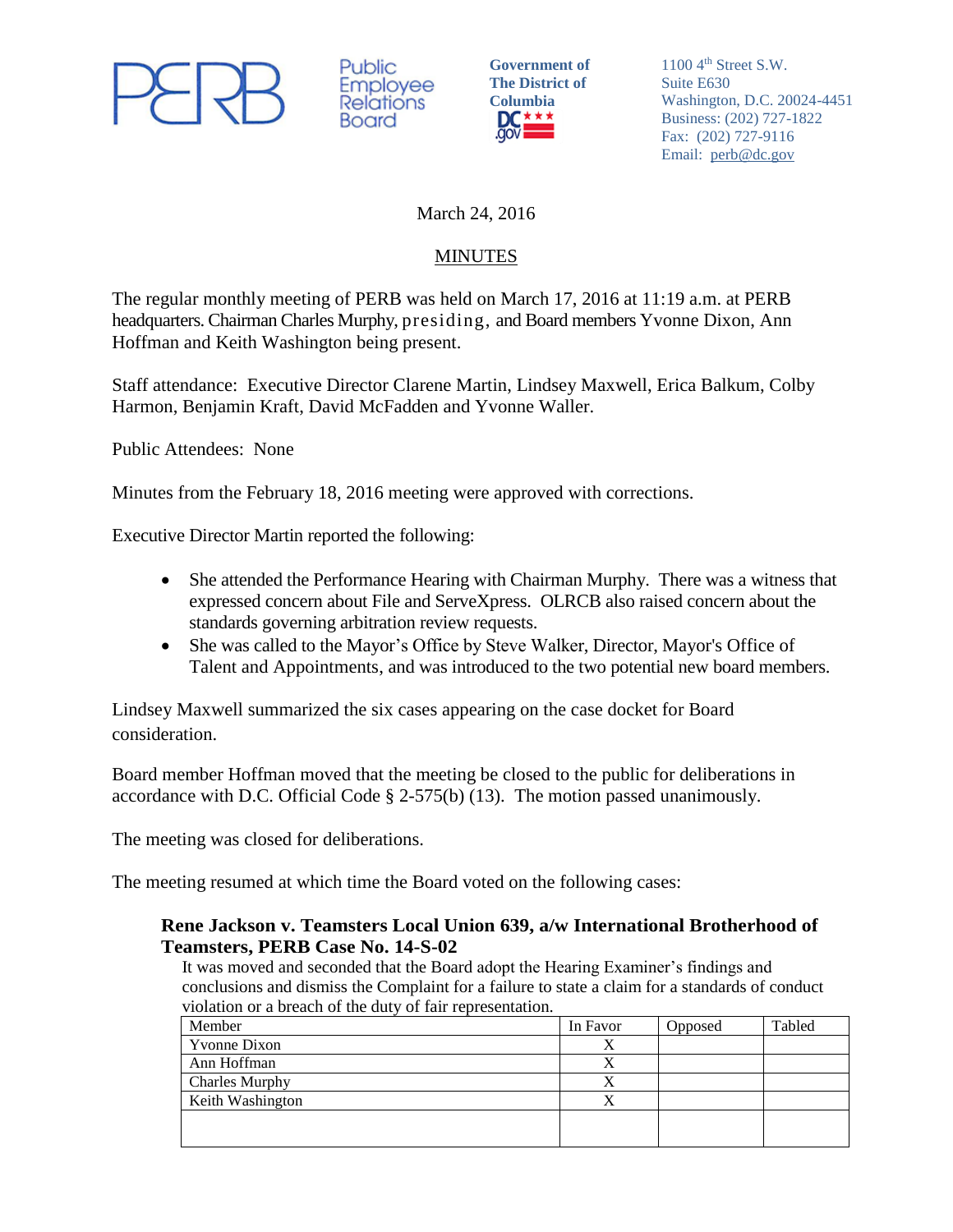#### **FOP/Department of Youth Rehabilitation Services v. D.C. Department of Youth Rehabilitation Services, PERB Case No. 14-U-09**

It was moved and seconded that the Board find that DYRS violated D.C. Official Code §1-  $617.04(a)(1)$  and  $(5)$  of the CMPA by failing to comply with the Union's requests for information. The unfair labor practice complaint is upheld.

| Member                |  | In Favor  | Opposed | Tabled |
|-----------------------|--|-----------|---------|--------|
| <b>Yvonne Dixon</b>   |  |           |         |        |
| Ann Hoffman           |  | $\lambda$ |         |        |
| <b>Charles Murphy</b> |  |           |         |        |
| Keith Washington      |  |           |         |        |

#### **D.C. Public Schools v. Council of School Officers, Local 4, AFSA, PERB Case No. 15-A-05**

It was moved and seconded that the Board table this case.

| Member               | In Favor | <b>Opposed</b> | Tabled |
|----------------------|----------|----------------|--------|
| <b>Y</b> vonne Dixon |          |                |        |
| Ann Hoffman          |          |                |        |
| Charles Murphy       |          |                |        |
| Keith Washington     |          |                |        |

### **D.C. Public Schools v. Council of School Officers, Local 4, AFSA, PERB Case No. 15-A-07**

It was moved and seconded that the Board find that DCPS has not asserted a legal basis for overturning the Board's decision in Opinion No. 1559. Therefore the Board denies DCPS's Motion for Reconsideration.

| Member                | In Favor | Opposed | Tabled |
|-----------------------|----------|---------|--------|
| Yvonne Dixon          |          |         |        |
| Ann Hoffman           |          |         |        |
| <b>Charles Murphy</b> |          |         |        |
| Keith Washington      | ∡        |         |        |

### **Paul Bonaparte v. AFSCME District Council #20, Andrew Washington, Executive Director, PERB Case No. 15-U-06**

It was moved and seconded that the Board find that the complaint does not constitute breach of the duty of fair representation and that the complaint be dismissed with prejudice.

| Member                | In Favor | Opposed | Tabled |
|-----------------------|----------|---------|--------|
| Yvonne Dixon          | ∡        |         |        |
| Ann Hoffman           |          |         |        |
| <b>Charles Murphy</b> |          |         |        |
| Keith Washington      | ∡        |         |        |